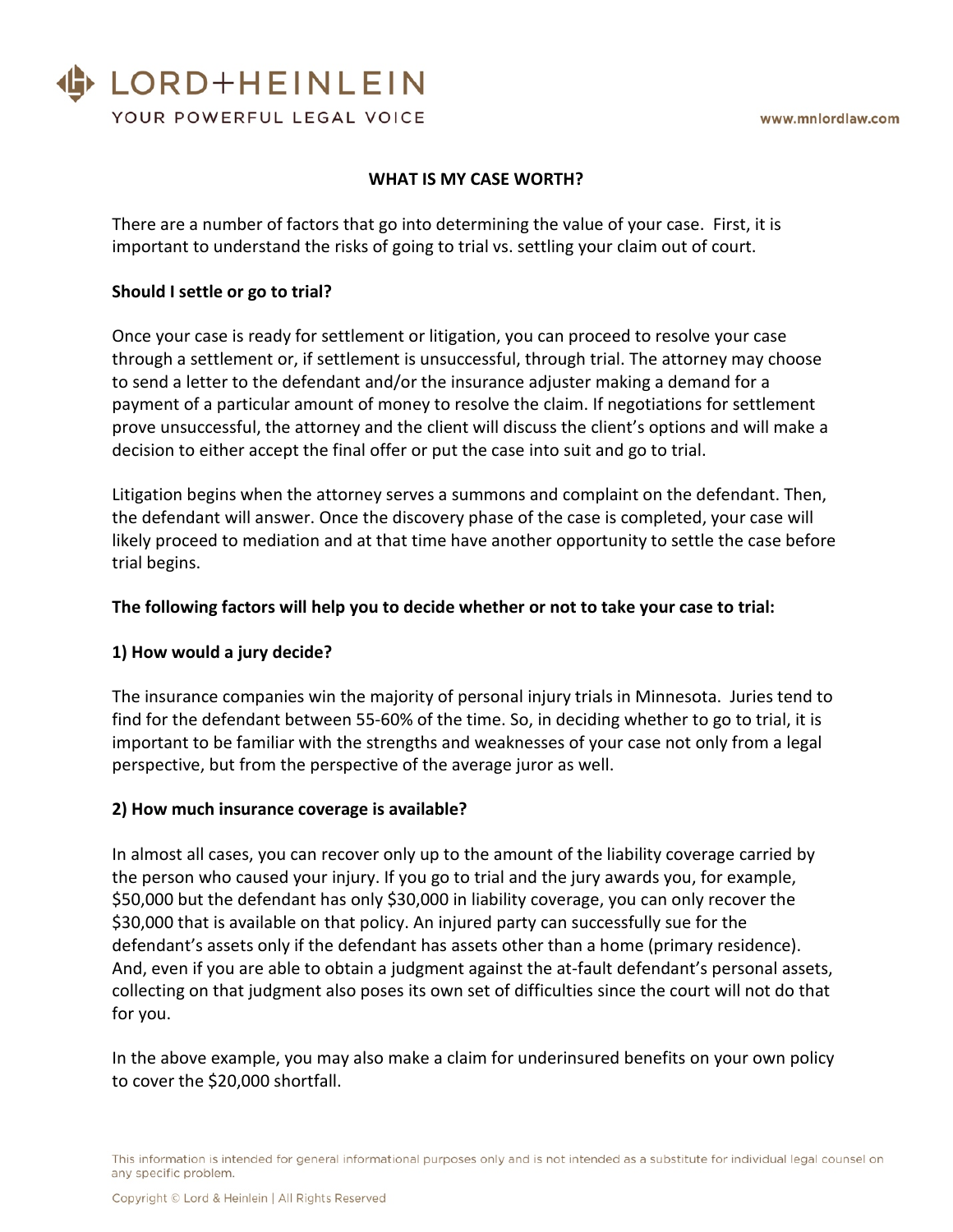# LORD+HEINLEIN

YOUR POWERFUL LEGAL VOICE

# **3) How strong are your legal arguments for liability/negligence:**

Your attorney will be able to educate you on the strength of the legal arguments for your case. After the trial is completed the jury is brought into the jury room where they are given the following series of questions to answer:

# • **Was the defendant negligent (at fault for the accident)?**

Being a member of society requires that we all act, drive, and maintain our vehicle in a responsible way. The jury must consider whether the defendant (at fault driver) breached his/her duty of acting responsibly to his/her fellow citizens. Driving through a red light is clearly a breach of that duty, hence negligence. A questionable case is when a driver rearends the car in front of him/her because the driver in front of them made a very sudden stop.

# • **Was the plaintiff (you) in any way at fault or partially responsible for the accident?**

This concept is known as comparative fault. In Minnesota, a jury is asked to determine percentages of fault. For example, if they determine that the plaintiff has some degree of fault such as 15% and Defendant has 85%, the Judge is then required to deduct the 15% of Plaintiff's fault from the total award. However, if the jury attributes the plaintiff with 51% or more of the fault, the plaintiff loses the entire case and must pay the defendant's costs and expenses of having to go to trial.

# • **Was the defendant's negligence what caused harm to plaintiff (you)?**

The jury must then decide whether the defendant's negligence (driving through a red light and hitting your vehicle) was the cause of plaintiff's injuries such as a broken arm.

- **What is the severity of the damage sustained by the plaintiff (you):**
	- 1. Past and future medical treatment costs; the jury must consider past medical treatment expenses and if a doctor can document that you will need future medical treatment and can prove the cost of that treatment, those costs will be considered as part of your damages.
	- 2. Past and future pain and suffering; pain and suffering is a subjective consideration of the injured person's claim that a jury will address.
	- 3. Past and future lost wages; if you have missed a lot of time from work as a direct result of the injury, the loss of wages, both in the past and in the future will be considered in the value of your claim.

# **4) Trial is a very lengthy process and can be very stressful for some plaintiffs and their families.**

If you take your case to trial you will need to go through the long and arduous process of litigation. You will need to have your deposition testimony taken before trial, and, at trial, you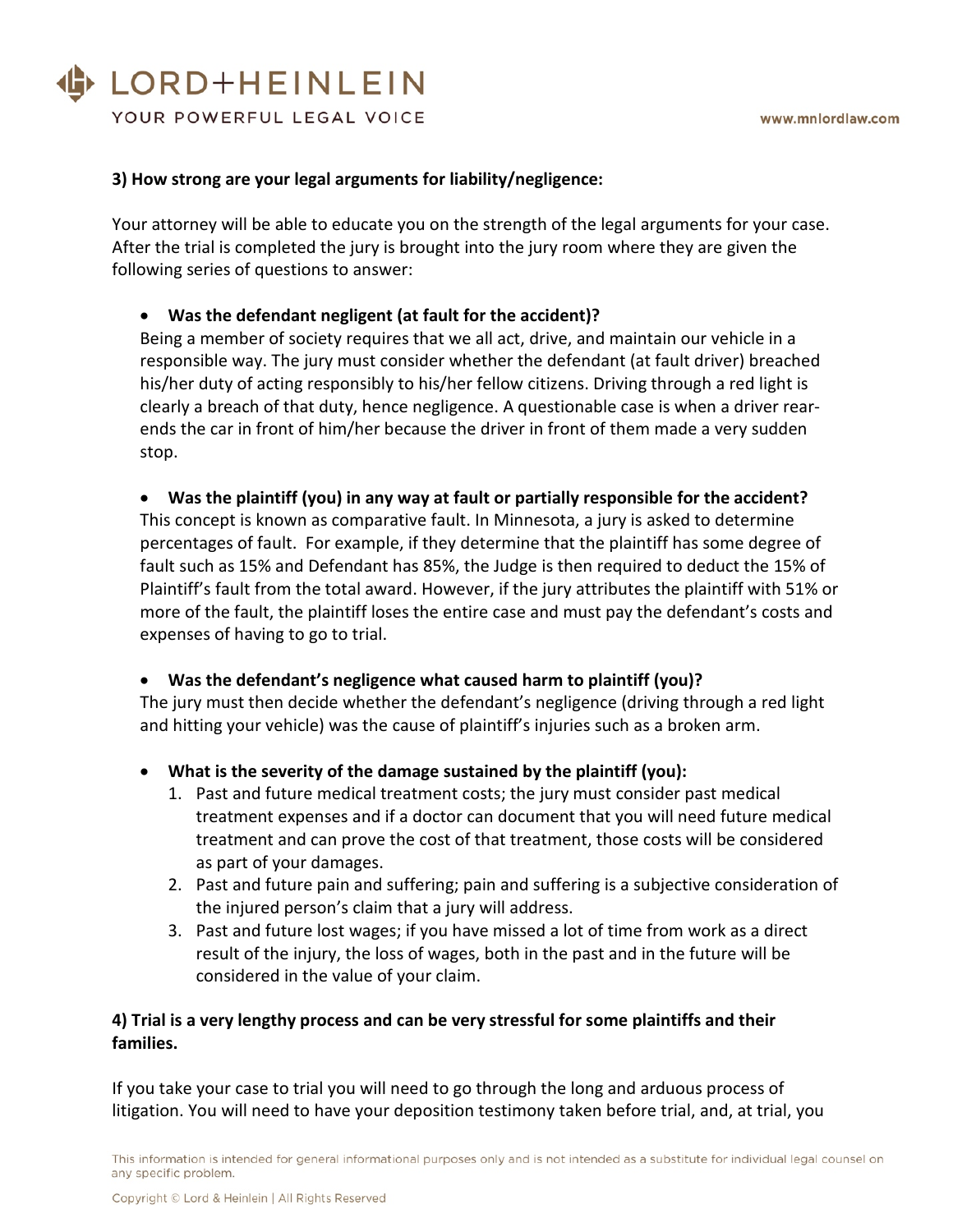# LORD+HEINLEIN

YOUR POWERFUL LEGAL VOICE

will need to testify on the witness stand. The defendant will do everything they can to discredit you and your testimony, which can be very difficult and stressful.

# **5) There can be a number of adverse consequences for plaintiffs that choose not to settle their case and take it to trial instead, even if they "win" at trial.**

The Minnesota legislature has devised several ways to prevent a plaintiff from bringing a frivolous lawsuit. These series of laws are known as tort reform laws. Plaintiffs in Minnesota have some of the most severe consequences of any state if they lose at trial and these tort reform laws act as effective deterrents to bringing unworthy claims. The following are rules that must be considered before deciding to go to trial:

#### • **Collateral Source Rule:**

Minnesota law requires the Judge to deduct from the jury verdict award all of the collateral source payments (all other sources of benefits that have been contributed to your care as a result of this accident). Collateral source payments consist of the following:

- 1. All no-fault benefits received;
- 2. All contributions made by your health or dental insurance to pay for your medical care;
- 3. Worker's compensation payments your received for your injuries if the incident occurred at work;
- 4. Disability payments not directly purchased by you.

# • **Health insurance subrogation right:**

If your health insurer has covered any of your medical expenses as a result of this accident, the law allows them to be reimbursed in full unless they fall into an exception. The exception is found in Minn. Stat. 62A.095, Subd. 2(1), which provides that a subrogated medical provider cannot receive reimbursement until the covered person has received "full recovery." By law, such reimbursement must be paid out of your share of the recovery.

# • **Rule 68 Offer of Judgment:**

Sometimes the plaintiff can lose at trial even if he/she wins at trial. By law, before trial begins, the defendants can make a formal written Offer of Judgment (final settlement offer) to the plaintiff, pursuant to Civil Procedure Rule 68 in order to settle the case. The plaintiff can refuse to accept the Offer Of Judgment and choose to go to trial. However, the plaintiff must net a total award (after comparative fault and collateral source deductions mentioned above) greater than that Offer of Judgment to win their case.

For example, if the plaintiff wins at trial but the jury award, after the deductions for comparative fault and the other collateral sources, results in an amount less than the Offer of Judgment made to the plaintiff, the plaintiff will collect nothing and, in fact, be forced to pay to the defendant all of his/her costs and expenses to try the case.

This information is intended for general informational purposes only and is not intended as a substitute for individual legal counsel on any specific problem.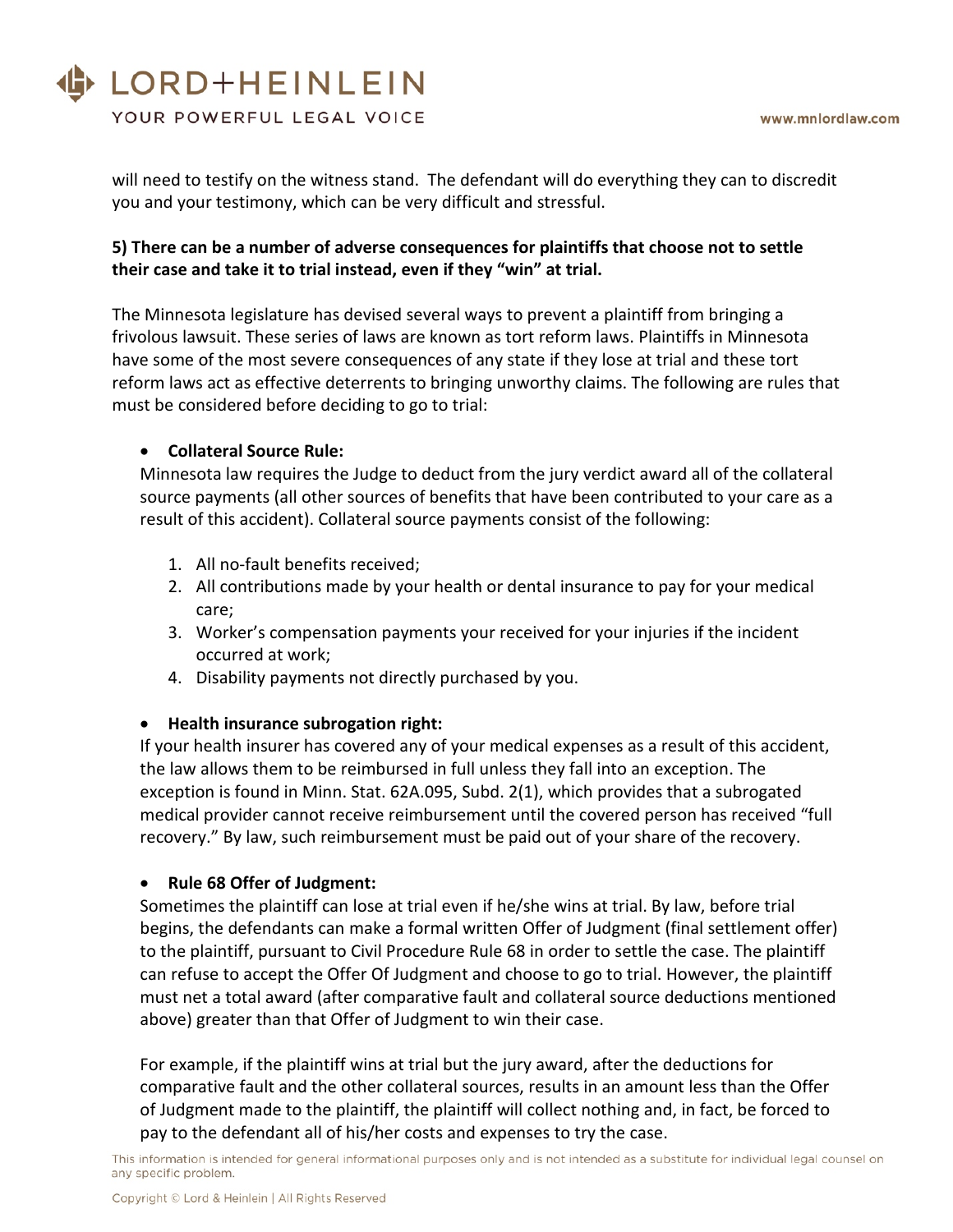

#### **Example:**

# 1. **\$10,000 Offer of Judgment (Made by Defendant Prior To Trial) \$9,500 Jury Award**

The jury award is \$500 less than Offer of Judgment. As a consequence, according to the rule, the plaintiff has lost the trial and will have to pay defendant's costs and expenses.

#### **6) Loss at trial requires reimbursement of defendant's case expenses:**

When plaintiffs lose at trial they must pay all the defendant's costs and expenses (case expenses). When plaintiffs lose a personal injury case against an insured defendant, the insurance companies routinely obtain such a judgment against the plaintiff for their costs and expenses of the case regardless of the plaintiff's financial situation. In addition, if the plaintiff loses at trial, he/she, depending on the agreement with their attorney, may also have to pay their own case costs/expenses incurred during the litigation. Case expenses and costs go up drastically once a case goes to trial. For instance, you will need to retain an expert to testify on your behalf, which often costs as much as \$3,000.

#### **7) It is important to consider the reality of what your award and risks look like if you settle versus go to trial.**

#### **Below are some sample calculations to illustrate a plaintiff's take home award with settlement vs. trial:**

Needless to say, going to trial with these severe consequences for losing should make all plaintiffs carefully consider the advantages of settlement. The following sample calculations have been put together to show the difference between what a plaintiff can expect to get at trial versus what he/she may take home in the case of settlement.

Assume the following:

- 1. Liability insurance limit (defendant's total insurance coverage) is \$30,000.
- 2. Liability insurance adjuster has offered \$15,000 to settle your case.
- 3. Plaintiff (you) will be found 5% of fault by a jury.
- 4. Plaintiff (you) has been paid some collateral sources, as follows:

#### **COLLATERAL SOURCES PAID**

- 1. Health insurance paid \$1,200
- 2. Work Comp/Disability payments paid  $-$  \$1,000
- 3. No-fault benefits paid  $-$  \$ 5,000
- 4. **Total Collateral Sources paid- \$ 7,200**

This information is intended for general informational purposes only and is not intended as a substitute for individual legal counsel on any specific problem.